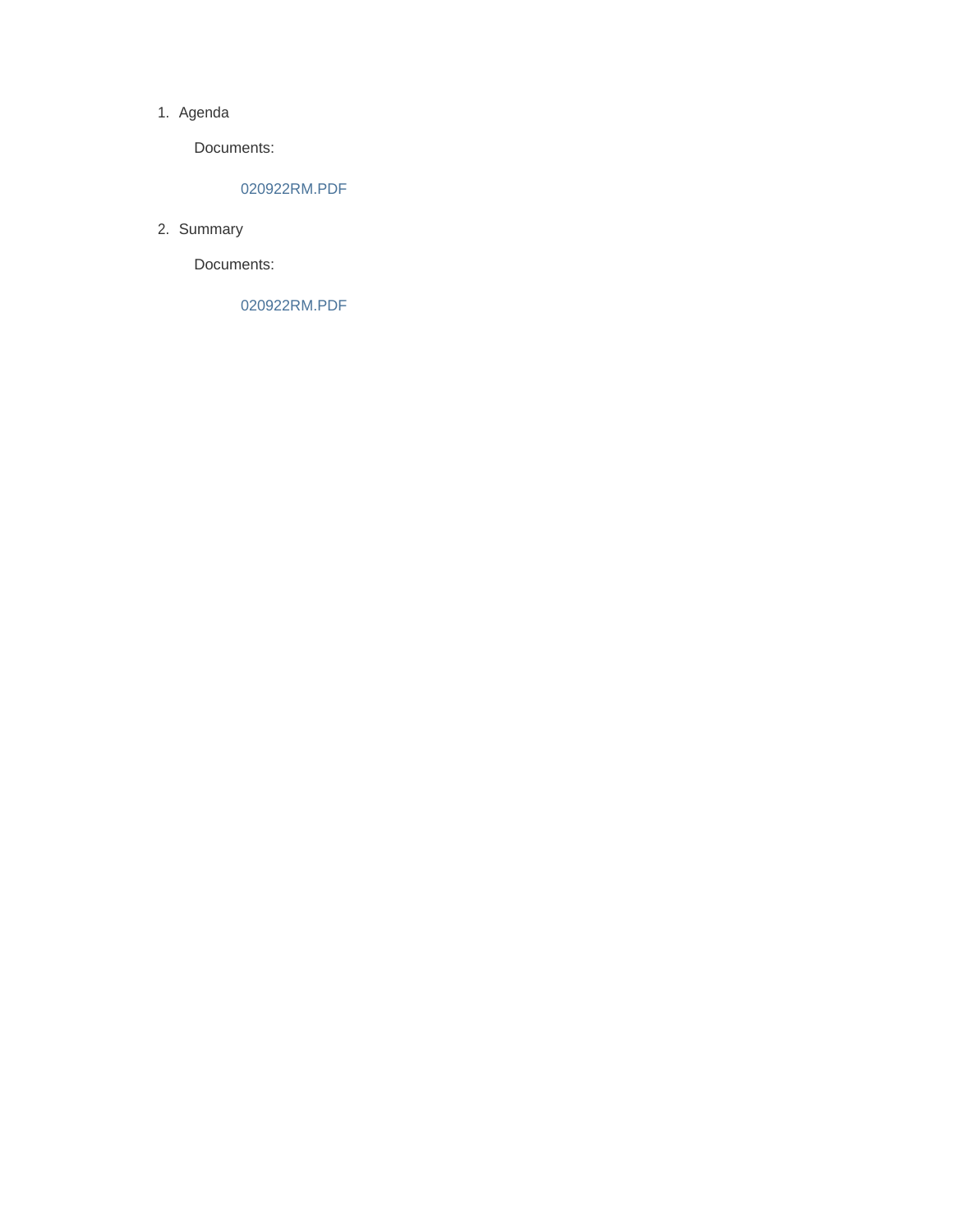

# **City of Marietta**

# **CITY COUNCIL Meeting Agenda**

*R. Steve Tumlin, Mayor Cheryl Richardson, Ward 1 Grif Chalfant, Ward 2 Johnny Walker, Ward 3 Andy Morris, Ward 4 M. Carlyle Kent, Ward 5 Andre L. Sims, Ward 6 Joseph R. Goldstein, Ward 7*

**Wednesday, February 9, 2022 7:00 PM Council Chamber**

# **CALL TO ORDER:**

# **INVOCATION:**

*Council Member Andy Morris, Ward 4*

# **PLEDGE OF ALLEGIANCE:**

# **PRESENTATIONS:**

## **20220145 Distinguished Service Award**

Presentation of a Distinguished Service Award to Chief Dan Flynn for his Faithful and Dedicated Service to the City of Marietta for 15 years from January 2007-January 2022 as the Chief of Police.

# **PROCLAMATIONS:**

# **ANNOUNCEMENTS OF GENERAL COMMUNITY INFORMATION BY THE MAYOR, COUNCIL AND/OR CITY MANAGER:**

# **SCHEDULED APPEARANCES:**

 **Each speaker is allotted five (5) minutes, for a combined total of 20 minutes.**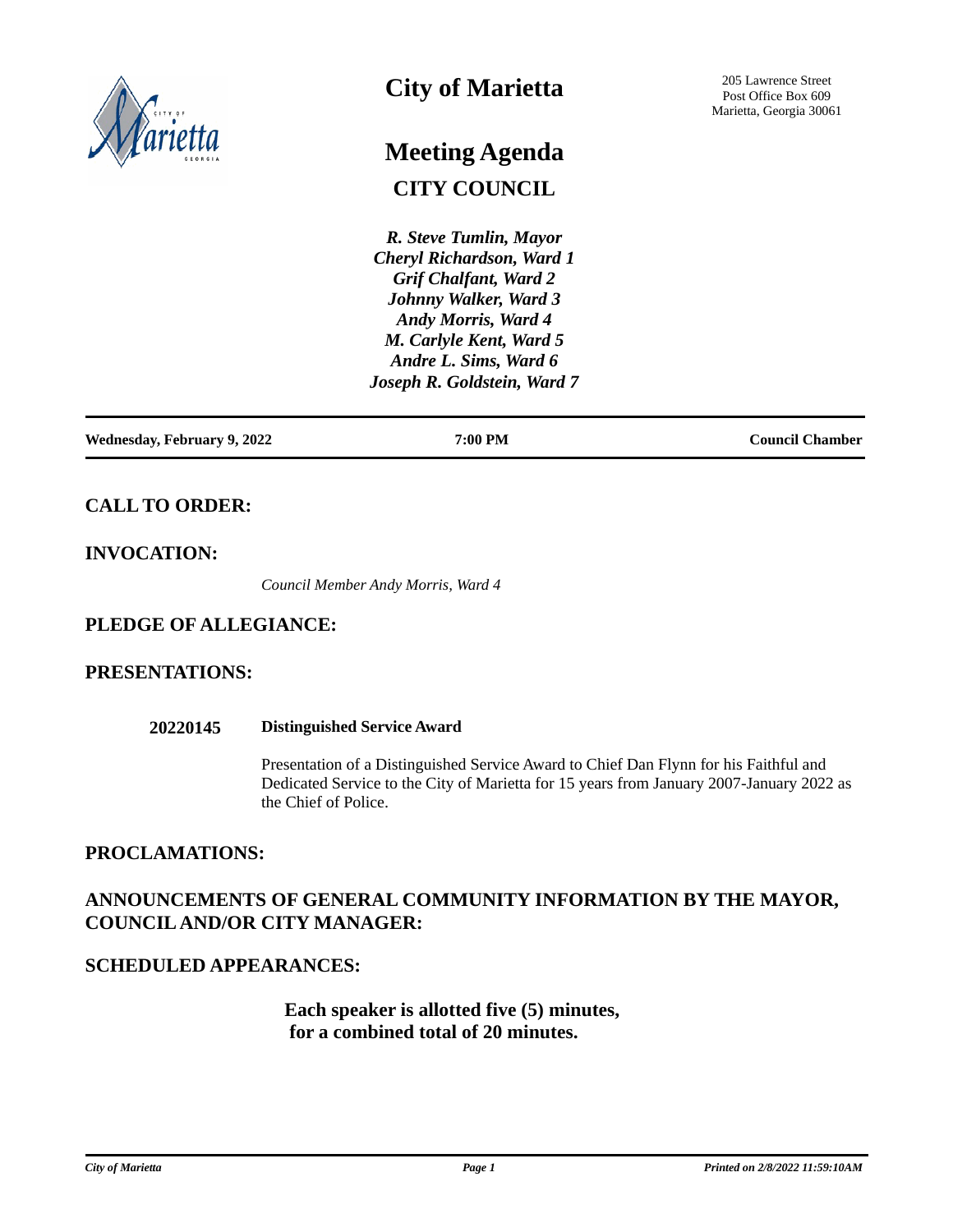| <b>20220152</b> | <b>Scheduled Appearance</b> |
|-----------------|-----------------------------|
|-----------------|-----------------------------|

Scheduled Appearance - Donald Barth

# **CONSENT AGENDA:**

**Consent agenda items are marked by an asterisk (\*). Consent items are approved by majority of council. A public hearing will be held only for those items marked by an asterisk that require a public hearing (also noted on agenda).**

## **MINUTES:**

| ∗                                                          | 20220122 | <b>Regular Meeting - January 12, 2022</b>                            |  |
|------------------------------------------------------------|----------|----------------------------------------------------------------------|--|
|                                                            |          | Review and approval of the January 12, 2022 meeting minutes.         |  |
| ∗<br><b>Special Meeting - January 25, 2022</b><br>20220123 |          |                                                                      |  |
|                                                            |          | Review and approval of the January 25, 2022 special meeting minutes. |  |

# **MAYOR'S APPOINTMENTS: (for informational purposes only)**

# **CITY COUNCIL APPOINTMENTS:**

**\* 20220039 Marietta Welcome Center & Visitors Bureau Appointment**

Appointment of Joseph R. Goldstein to the Marietta Welcome Center & Visitors Bureau for a two-year term.

**\* 20220040 Georgia Municipal Association 2022 Delegates**

Appointment of Joseph R. Goldstein as voting delegate and Cheryl Richardson as alternate voting delegate for the Georgia Municipal Association (GMA) business meetings.

**\* 20220041 National League of Cities 2022 Delegates**

Appointment of M. Carlyle Kent as voting delegate and Joseph R. Goldstein as alternate voting delegate for the NLC business meetings.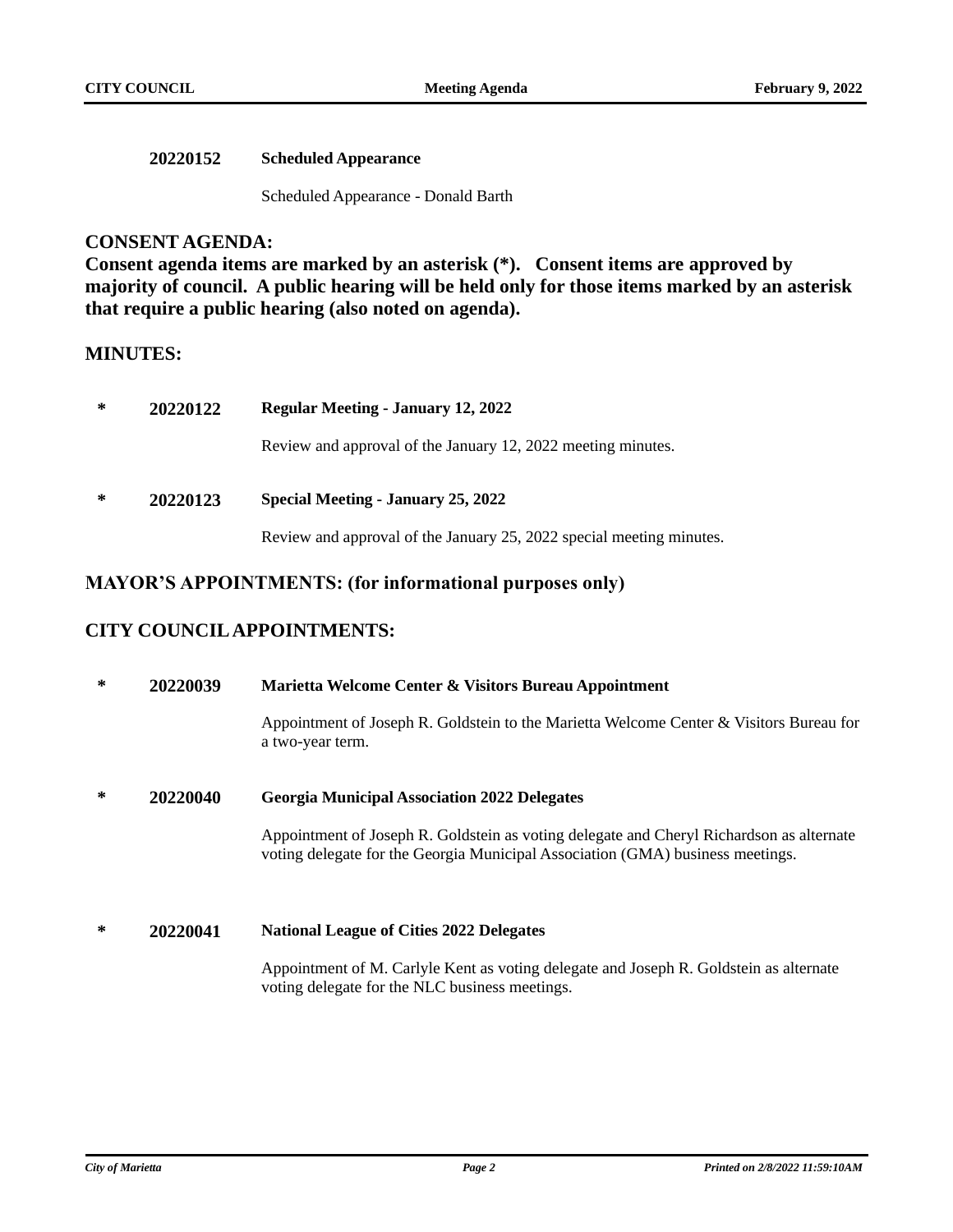## **\* 20220043 Marietta Pension Board - Ex Officio (Police Chief)**

Appointment of Acting Police Chief Marty Ferrell to the Marietta Pension Board (Ex Officio) for the duration of his tenure as Acting Police Chief. Acting Chief Ferrell votes in the absence of the appointed Police Representative.

## **\* 20220070 Historic Preservation Commission Appointment (Ward 4)**

Appointment of Mike Wilson to the Historic Preservation Commission Ward 4 for a term of three years, beginning immediately upon appointment and expiring February 10, 2025.

#### **\* 20220071 Historic Board of Review Appointment (Ward 4)**

Appointment of Mike Wilson to the Historic Board of Review Ward 4 for a two (2) year term, beginning upon appointment and expiring February 10, 2025.

## **\* 20220125 Marietta Civil Service Board - Post 5**

Reappointment of Philip Hynninen to the Marietta Civil Service Board (Post 5), for a one-year term expiring January 31, 2023, as recommended by the Civil Service Board. *Philip Hynninen has been on the board since January 2019.*

# **ORDINANCES:**

## **20211079 Z2022-06 [REZONING] NORTH RIVER CHURCH OF CHRIST, INC.**

**Z2022-06 [REZONING] NORTH RIVER CHURCH OF CHRIST, INC.** is requesting the rezoning of 0.58 acres located in Land Lot 1163, District 16, a portion of Parcel 0020 of the 2nd Section, Cobb County, Georgia, and being known as a portion of 320 Austin Avenue from OI (Office Institutional) to R-4 (Single Family Residential - 4 units/acre). Ward 1A.

#### *The Planning Commission recommends Approval.*

*Mr. Diffley made a motion, seconded by Mr. Anderson, to recommend approval as written. The motion carried 7-0-0.* 

*Public Hearing (all parties are sworn in)* 

# **RESOLUTIONS:**

# **CITY ATTORNEY'S REPORT:**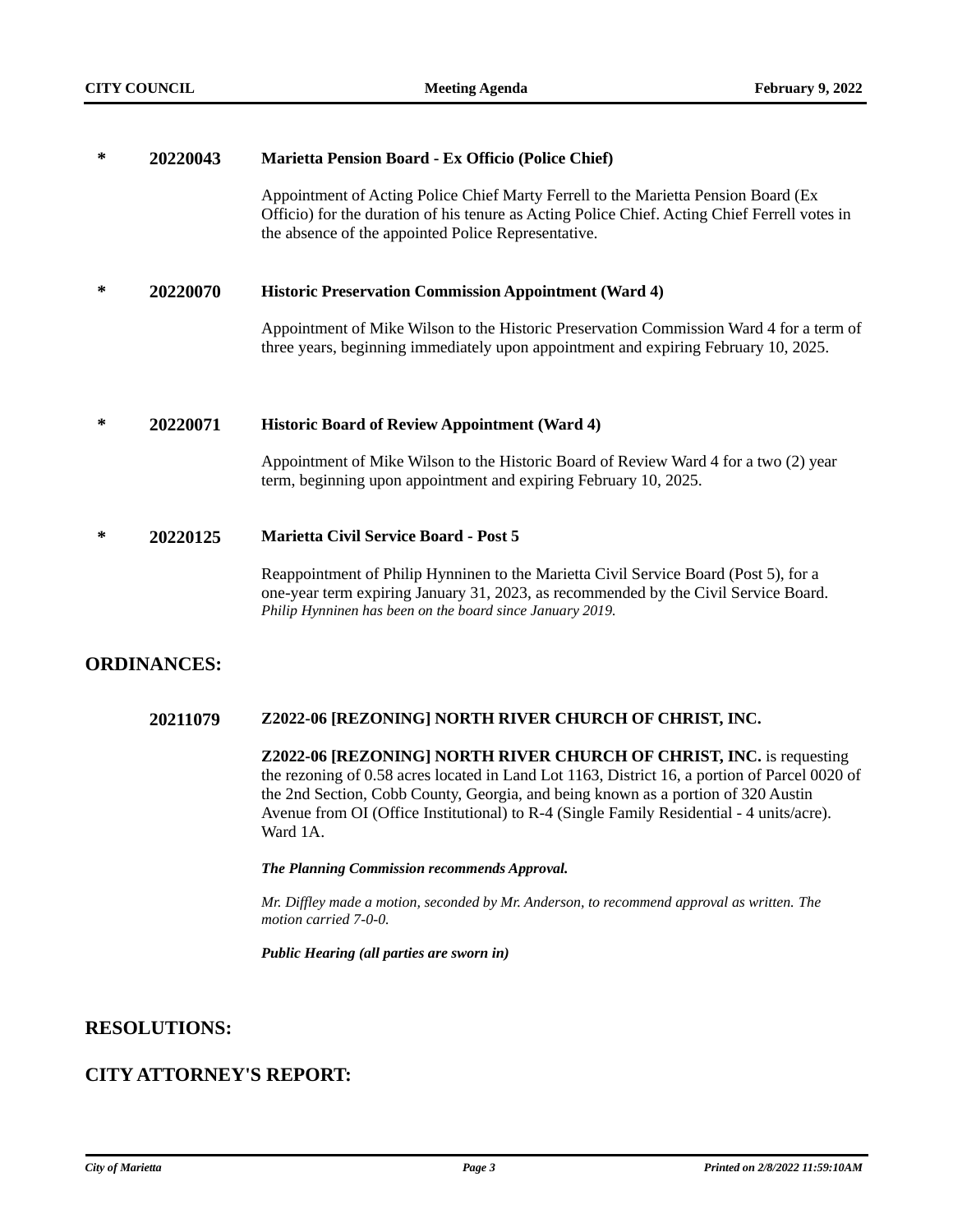## **\* 20220150 Denial of Claim**

Denial of Claim for St. Stephen United Methodist Church.

# **CITY MANAGER'S REPORT:**

## **MAYOR'S REPORT:**

## **COMMITTEE REPORTS:**

## **1. Economic/Community Development: Andre L. Sims, Chairperson**

## **2. Finance/Investment: Joseph R. Goldstein, Chairperson**

# **3. Judicial/Legislative: G. A. (Andy) Morris, Chairperson**

## **20210387 Revised Detailed Plan - 1825 Stilesboro Road**

Motion to approve the request by the 1825 Stilesboro Homeowners' Association to allow the HoA to approve a homeowner's request to relocate a current street tree to a common area in the neighborhood and plant a new tree in the front yard. The following species are allowed in addition to those shown on the approved tree plan:

- 1. Bloodgood Japanese Maple
- 2. Coral Bark Japanese Maple
- 3. Trident Maple

The following conditions apply:

a. Any trees to be replaced or relocated should be all scheduled at approximately the same time and planted within one year of today's date. Otherwise, the size discrepancies between the trees would negatively impact the aesthetic purpose of the tree regulations.

b. Street trees should be at least 2.5 inches in diameter

c. A revised tree plan that identifies all replaced and/or relocated trees, as well as those trees that were allowed to remain in their original location, must be submitted to City Development Services Staff within one year of today's date.

# **4. Parks, Recreation and Tourism: Johnny Walker, Chairperson**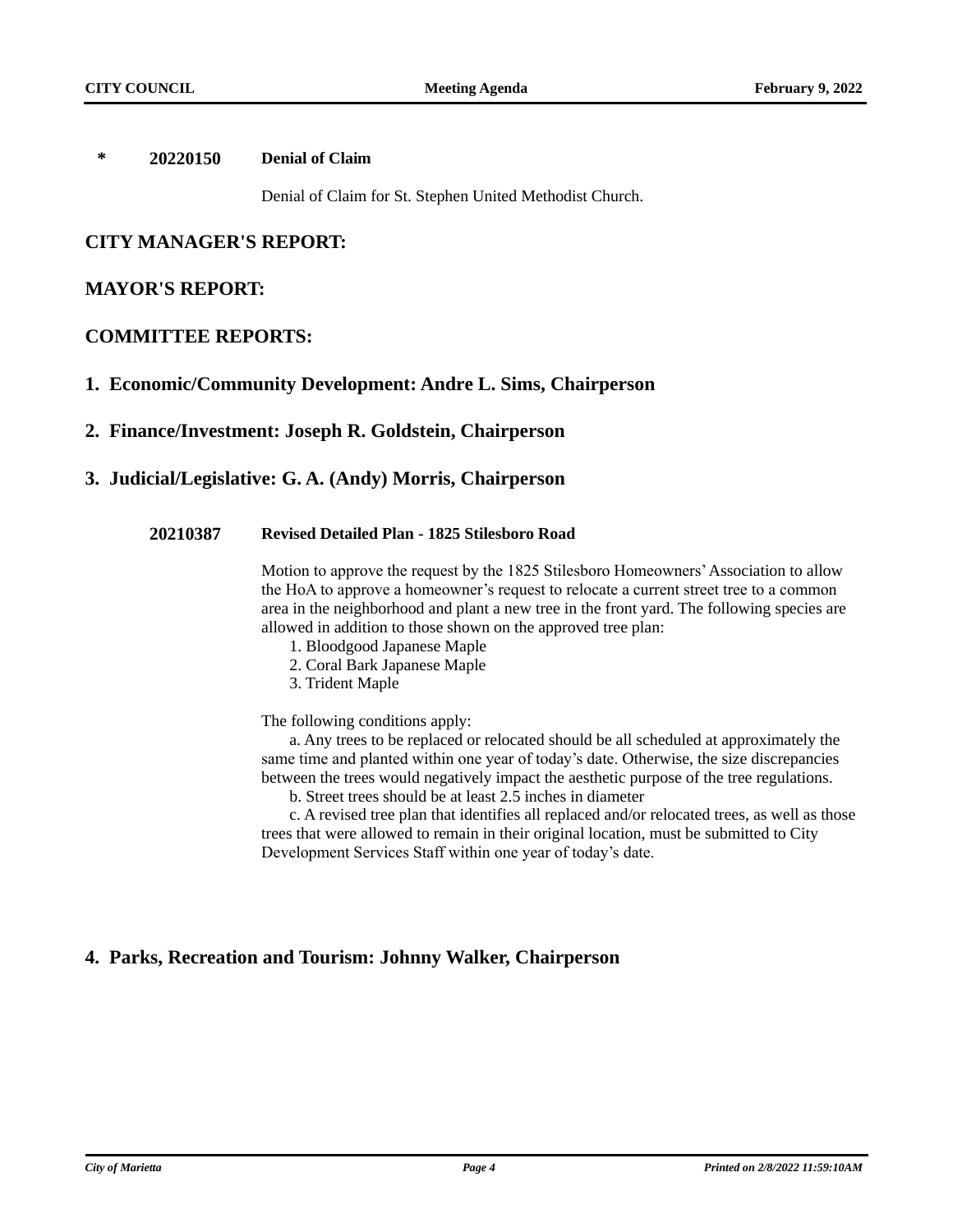#### **\* 20220056 2022 Street Closure and Associated Alcohol Sales and Consumption Requests**

Motion authorizing street closures and alcohol sales and consumption for the following city sponsored and/or city sanctioned events held in calendar year 2022.

Street Closures:

May-retta Daze Spring Arts and Crafts Festival Glover Park Concert Series Juneteenth · Fourth in the Park Art in the Park Marietta Reads · Marietta StreetFest **Chalktoberfest** · HarvestFest Taste of Marietta · MUST Ministries Gobble Jog

Alcohol Requests:

Taste of Marietta Art in the Park **Chalktoberfest** 

*Council Member Goldstein discloses that he is a member of the Marietta Cobb Museum of Art.*

*Council Member Goldstein discloses that he is a member of the Board of Directors of the Marietta Visitor's Bureau by virtue of being appointed by the Marietta City Council.*

*Council Member Goldstein discloses that Paula Shea is a member of the Downtown Marietta Development Authority. Paula Shea is the aunt of Council Member Goldstein*

*Council Member Goldstein discloses that members of his family and/or entities owned by himself and/or members of his family own property in downtown Marietta.*

*Council Member Goldstein abstaining*

## **\* 20220057 Extension of Agreements for Aviation Sports Complex**

Motion to authorize a four-year extension of the agreements between the City and the Marietta Development Authority and the Marietta Development Authority and 643DP Athletics, LLC per the existing contracts.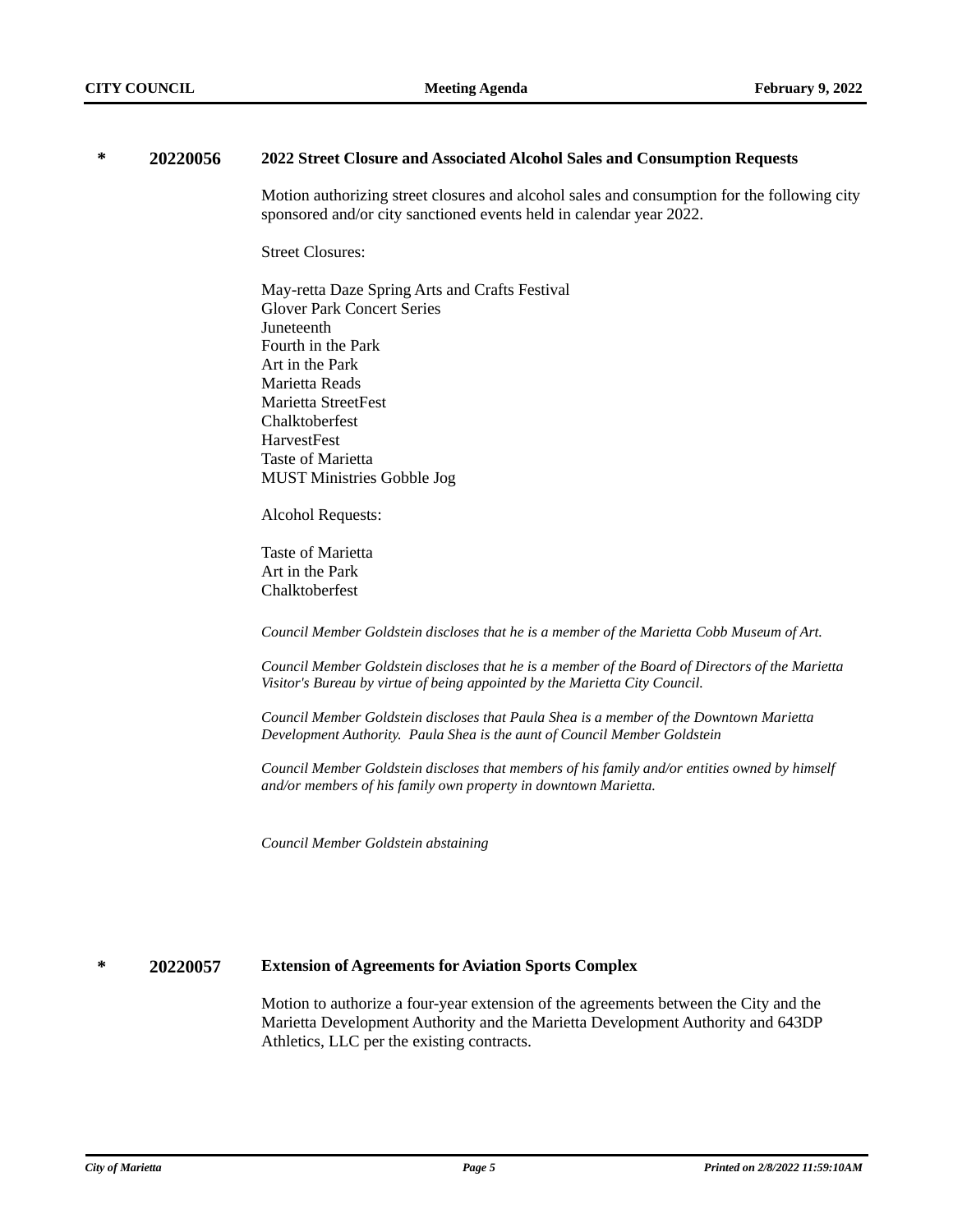## **\* 20220084 The City Club, Marietta Fees**

Motion to increase existing fees and implement some new fee categories at The City Club, Marietta.

# **5. Personnel/Insurance: Cheryl Richardson, Chairperson**

## **\* 20220061 Nationwide 457(b) Deferred Compensation Agreement**

Motion to approve the amendment to extend the administrative services agreement on the 457(b) deferred compensation plan with Nationwide through January 12, 2026.

# **6. Public Safety Committee: M. Carlyle Kent, Chairperson**

# **7. Public Works Committee: Grif Chalfant, Chairperson**

## **\* 20220078 2011 SPLOST Project Budget Reallocation**

Motion to reallocate 2011 SPLOST Project Funds among previously approved 2011 SPLOST projects.

## **\* 20220079 2016 SPLOST Project Budget Reallocation**

Motion to reallocate 2016 SPLOST Project Funds among previously approved 2016 SPLOST projects.

## **\* 20220080 Acceptance of a Donation of Right-of-Way**

Motion authorizing Public Works to receive the donation of right-of-way located at 249 Cobb Parkway South along Frey's Gin Road per the Quitclaim Deed from Aldi Inc.

## **\* 20220082 Hedges Street Speed Study**

Motion authorizing Public Works to conduct the speed study of Hedges Street from Powder Springs Street to Atlanta Street to determine if traffic calming devices are needed.

## **\* 20220083 Chicopee Drive Speed Study**

Motion authorizing Public Works to conduct the speed study of Chicopee Drive from Cherokee Street to Allgood Road to determine if additional traffic calming devices are needed.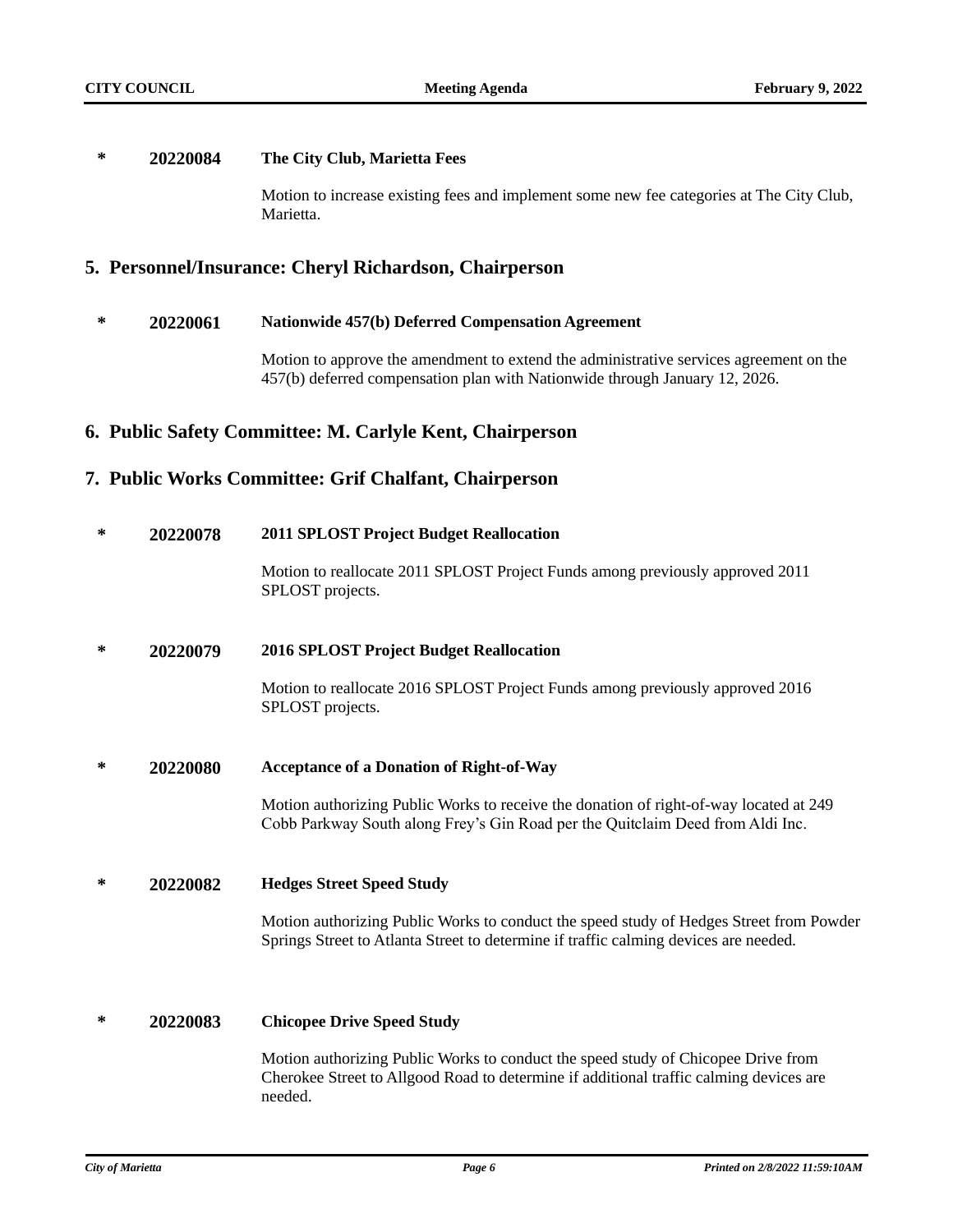## **\* 20220091 Iroquois Drive Speed Study**

Motion authorizing Public Works to conduct the speed study of Iroquois Drive from Chicopee Drive to Sequoia Drive to determine if additional traffic calming devices are needed.

## **OTHER BUSINESS:**

## **\* 20220028 Annual Financial Audit Report FY2021**

Motion to receive and file the FY2021 Annual Financial Audit Report.

## **\* 20220153 Code Amendment - Section 712.08 Tree Protection and Landscaping**

Motion to authorize staff to advertise proposed changes to the Tree Protection and Landscaping Ordinance regarding acceptable tree species and street tree requirements in small lot and townhome subdivisions.

*Council Member Goldstein opposed*

#### **\* 20220156 Rottenwood Creek Trail Phase I Project Life University, Inc.**

Motion authorizing acquisition of easements at 1135, 1415, 1100, 1266 & 1450 Barclay Circle from Life University, Inc. for the purpose of constructing the Rottenwood Creek Trail Phase I Project in exchange for \$504,000.00

## **\* 20220157 Rottenwood Creek Trail Phase I Project Board of Regents of the University System of Georgia**

Motion authorizing acquisition of easements at 86 South Cobb Drive (Hudson Road) and 1100 S Marietta Parkway from the Board of Regents of the University System of Georgia, for the purpose of constructing the Rottenwood Creek Trail Phase I Project in exchange for **\$373,900.00.**

## **\* 20220158 950 Cobb Parkway S**

Motion to authorize the acquisition of property owned by Freeport Title  $\&$  Guaranty, Inc. as Trustee of the 950 Cobb Parkway Land Trust on behalf of the City of Marietta by means of eminent domain. A description of the interest to be acquired is attached hereto and incorporated herein by reference, including the legal description of the property and a survey of such property. The city attorney is hereby authorized and directed to take any and all action necessary to acquire such property by virtue of eminent domain, including the right to file any appeals in such case. The Order Authorizing Condemnation attached is incorporated herein by reference.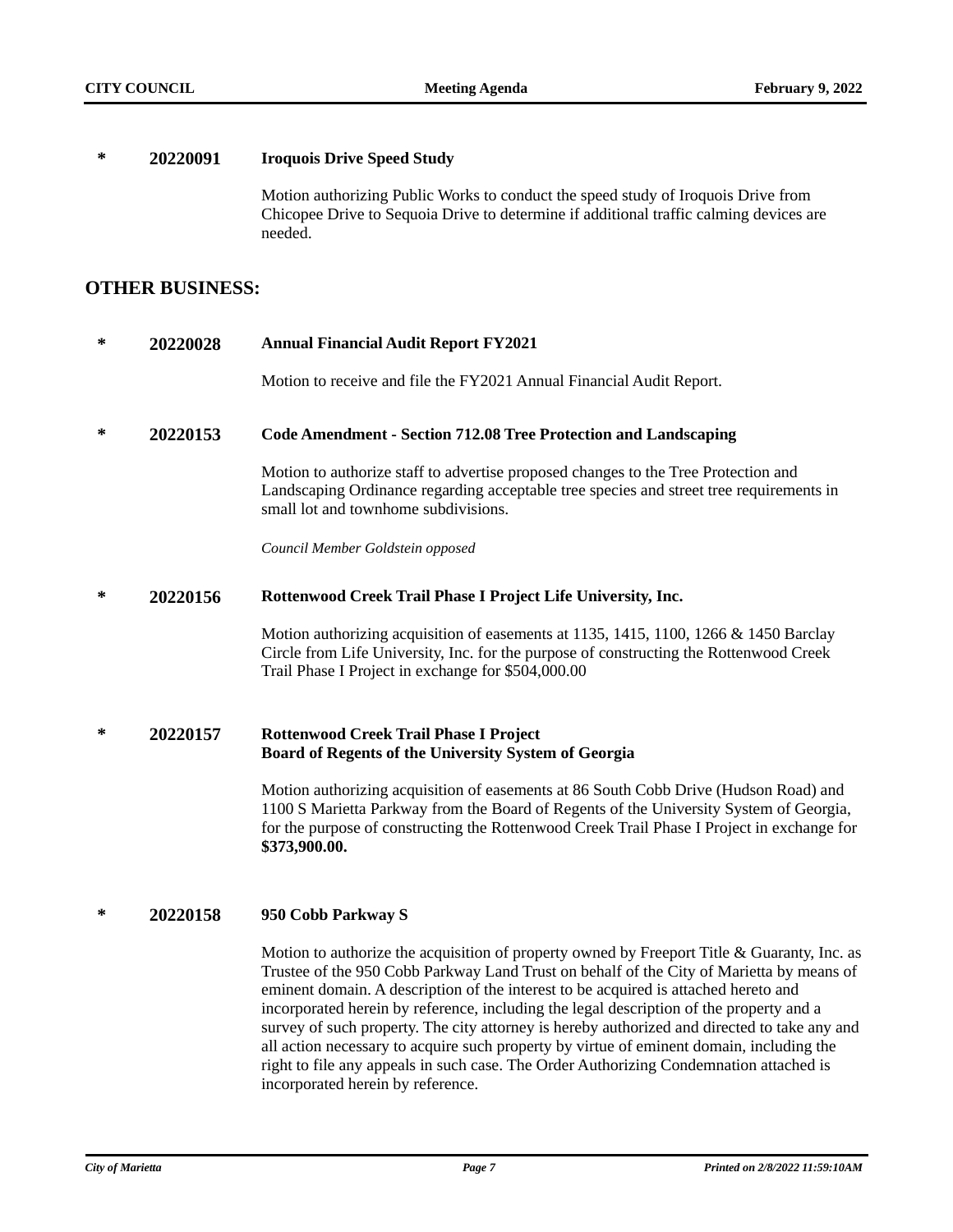## **\* 20220159 975 Cobb Parkway S**

Motion to authorize the acquisition of property owned by Gelder and Willett, LLC on behalf of the City of Marietta by means of eminent domain. A description of the interest to be acquired is attached hereto and incorporated herein by reference, including the legal description of the property and a survey of such property. The city attorney is hereby authorized and directed to take any and all action necessary to acquire such property by virtue of eminent domain, including the right to file any appeals in such case. The Order Authorizing Condemnation attached is incorporated herein by reference.

## **\* 20220160 150 Mountain View Road**

Motion to authorize the acquisition of property owned by Arthur N. Ward on behalf of the City of Marietta by means of eminent domain. A description of the interest to be acquired is attached hereto and incorporated herein by reference, including the legal description of the property and a survey of such property. The city attorney is hereby authorized and directed to take any and all action necessary to acquire such property by virtue of eminent domain, including the right to file any appeals in such case. The Order Authorizing Condemnation attached is incorporated herein by reference.

## **\* 20220138 BLW Actions of February 7, 2022**

Review and approval of the February 7, 2022 actions and minutes of Marietta Board of Lights and Water.

*Council Member Goldstein opposed BLW Item 20220113, Board Strategic Business Plan 2021, Objective 8A and Recap*

# **UNSCHEDULED APPEARANCES:**

# **Each speaker is allotted five (5) minutes, for a combined total of 30 minutes.**

# **ADJOURNMENT:**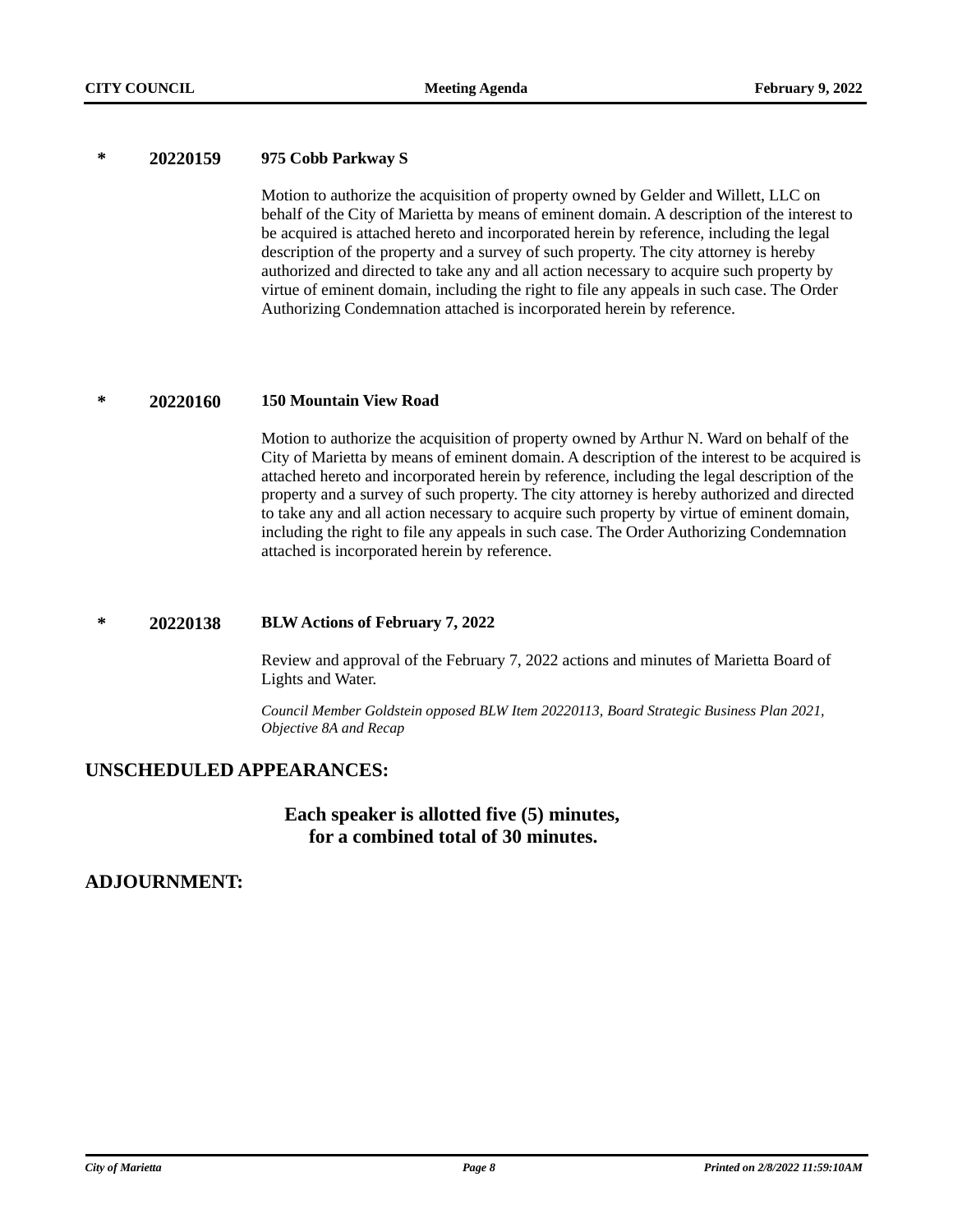

# **City of Marietta**

# **Meeting Summary CITY COUNCIL**

*R. Steve Tumlin, Mayor Cheryl Richardson, Ward 1 Grif Chalfant, Ward 2 Johnny Walker, Ward 3 Andy Morris, Ward 4 M. Carlyle Kent, Ward 5 Andre L. Sims, Ward 6 Joseph R. Goldstein, Ward 7*

| Wednesday, February 9, 2022 |          |                  | 7:00 PM                                                                                                                                                                                                   | <b>Council Chamber</b> |
|-----------------------------|----------|------------------|-----------------------------------------------------------------------------------------------------------------------------------------------------------------------------------------------------------|------------------------|
|                             | 20220145 |                  | <b>Distinguished Service Award</b>                                                                                                                                                                        |                        |
|                             |          |                  | Presentation of a Distinguished Service Award to Chief Dan Flynn for his<br>Faithful and Dedicated Service to the City of Marietta for 15 years from January<br>2007-January 2022 as the Chief of Police. |                        |
|                             |          | <b>Presented</b> |                                                                                                                                                                                                           |                        |
|                             | 20220152 |                  | <b>Scheduled Appearance</b>                                                                                                                                                                               |                        |
|                             |          | <b>Present</b>   | Scheduled Appearance - Donald Barth                                                                                                                                                                       |                        |
| ∗                           | 20220122 |                  | <b>Regular Meeting - January 12, 2022</b>                                                                                                                                                                 |                        |
|                             |          |                  | Review and approval of the January 12, 2022 meeting minutes.<br><b>Approved and Finalized</b>                                                                                                             |                        |
| ∗                           | 20220123 |                  | <b>Special Meeting - January 25, 2022</b>                                                                                                                                                                 |                        |
|                             |          |                  | Review and approval of the January 25, 2022 special meeting minutes.<br><b>Approved and Finalized</b>                                                                                                     |                        |
| ∗                           | 20220039 |                  | Marietta Welcome Center & Visitors Bureau Appointment                                                                                                                                                     |                        |
|                             |          |                  | Appointment of Joseph R. Goldstein to the Marietta Welcome Center & Visitors<br>Bureau for a two-year term.                                                                                               |                        |
|                             |          |                  | <b>Approved and Finalized</b>                                                                                                                                                                             |                        |
| ∗                           | 20220040 |                  | <b>Georgia Municipal Association 2022 Delegates</b>                                                                                                                                                       |                        |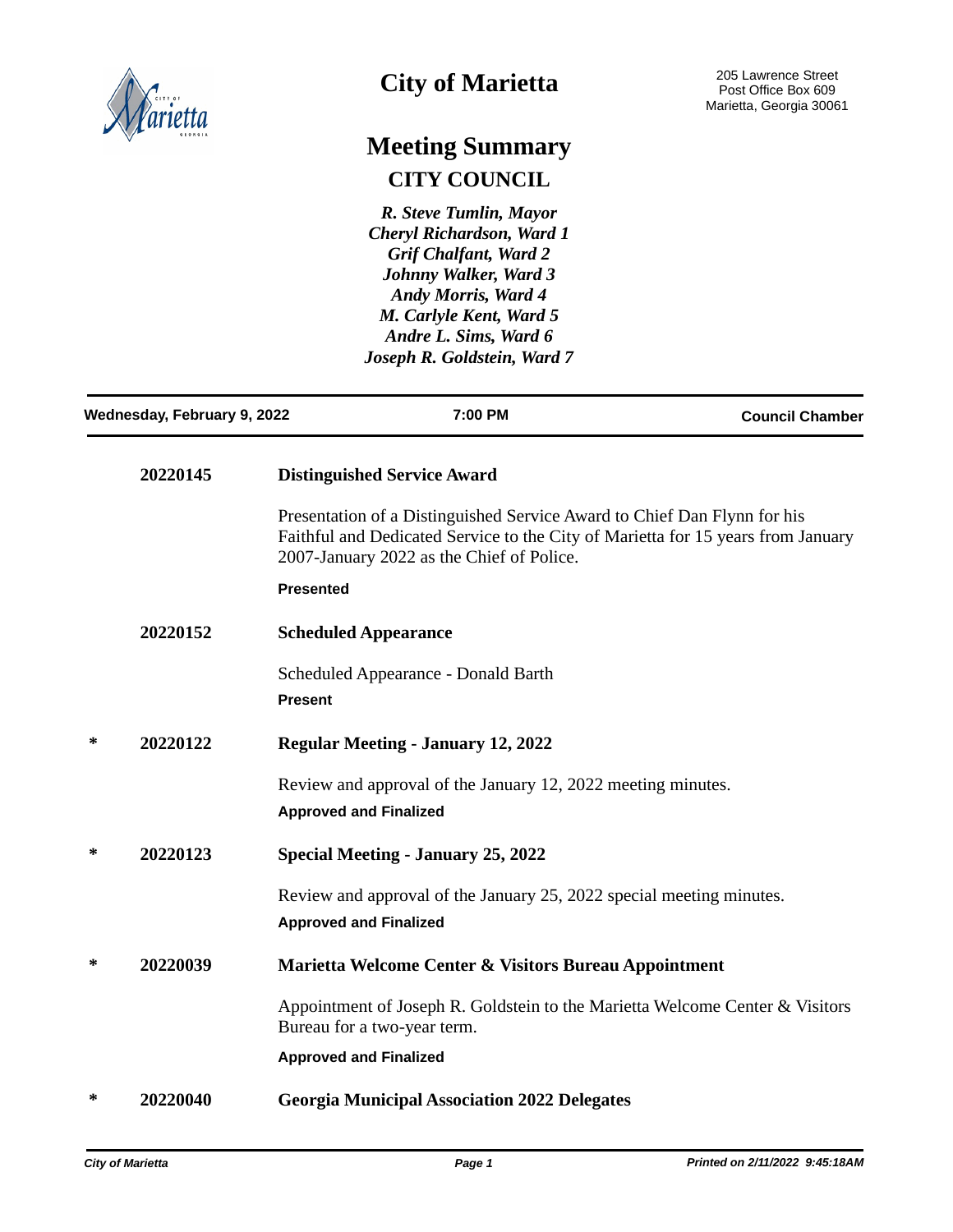Appointment of Joseph R. Goldstein as voting delegate and Cheryl Richardson as alternate voting delegate for the Georgia Municipal Association (GMA) business meetings.

## **Approved and Finalized**

**\* 20220041 National League of Cities 2022 Delegates**

Appointment of M. Carlyle Kent as voting delegate and Joseph R. Goldstein as alternate voting delegate for the NLC business meetings.

## **Approved and Finalized**

## **\* 20220043 Marietta Pension Board - Ex Officio (Police Chief)**

Appointment of Acting Police Chief Marty Ferrell to the Marietta Pension Board (Ex Officio) for the duration of his tenure as Acting Police Chief. Acting Chief Ferrell votes in the absence of the appointed Police Representative.

## **Approved and Finalized**

## **\* 20220070 Historic Preservation Commission Appointment (Ward 4)**

Appointment of Mike Wilson to the Historic Preservation Commission Ward 4 for a term of three years, beginning immediately upon appointment and expiring February 10, 2025.

## **Approved and Finalized**

## **\* 20220071 Historic Board of Review Appointment (Ward 4)**

Appointment of Mike Wilson to the Historic Board of Review Ward 4 for a two (2) year term, beginning upon appointment and expiring February 10, 2025.

## **Approved and Finalized**

**\* 20220125 Marietta Civil Service Board - Post 5**

Reappointment of Philip Hynninen to the Marietta Civil Service Board (Post 5), for a one-year term expiring January 31, 2023, as recommended by the Civil Service Board. Philip Hynninen has been on the board since January 2019.

## **Approved and Finalized**

## **20211079 Z2022-06 [REZONING] NORTH RIVER CHURCH OF CHRIST, INC.**

Z2022-06 [REZONING] NORTH RIVER CHURCH OF CHRIST, INC. is requesting the rezoning of 0.58 acres located in Land Lot 1163, District 16, a portion of Parcel 0020 of the 2nd Section, Cobb County, Georgia, and being known as a portion of 320 Austin Avenue from OI (Office Institutional) to R-4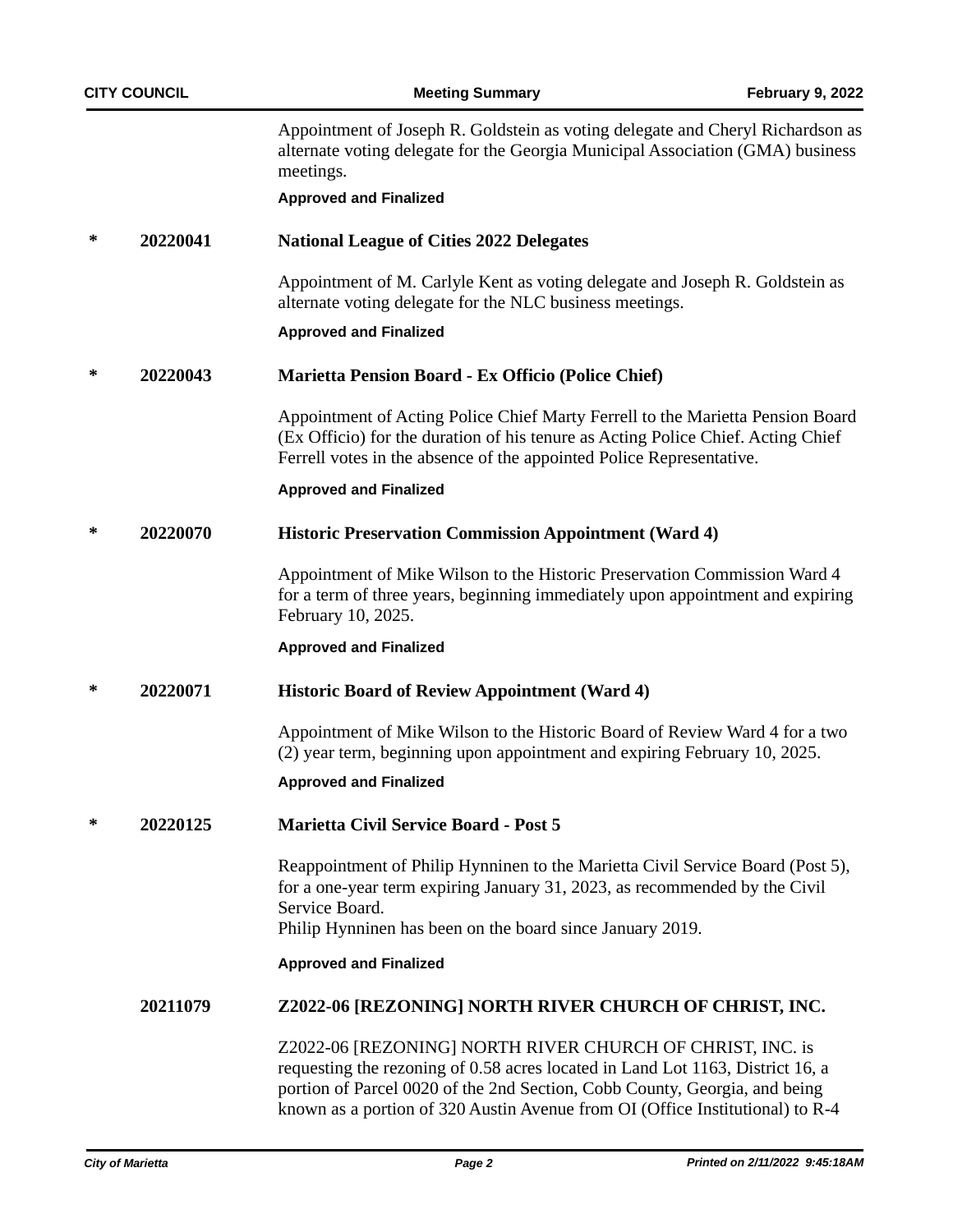(Single Family Residential - 4 units/acre). Ward 1A.

The Planning Commission recommends Approval.

Mr. Diffley made a motion, seconded by Mr. Anderson, to recommend approval as written. The motion carried 7-0-0.

Public Hearing (all parties are sworn in)

**Approved and Finalized**

**\* 20220150 Denial of Claim**

Denial of Claim for St. Stephen United Methodist Church. **Approved to Deny Claim**

## **20210387 BLW Board Strategic Business Plan 2021/ Objective 4A**

Motion to approve the request by the 1825 Stilesboro Homeowners'Association to allow the HoA to approve a homeowner's request to relocate a current street tree to a common area in the neighborhood and plant a new tree in the front yard. The homeowners may choose from any street tree listed in the attached Table G-2 "Small Lot Tree Species Selection List", except those marked with an asterisk.

The following conditions apply:

a. Any trees to be replaced or relocated should be all scheduled at approximately the same time and planted within one year of today's date. Otherwise, the size discrepancies between the trees would negatively impact the aesthetic purpose of the tree regulations.

b. Street trees should be at least 2.5 inches in diameter

c. A revised tree plan that identifies all replaced and/or relocated trees, as well as those trees that were allowed to remain in their original location, must be submitted to City Development Services Staff within one year of today's date.

## **Approved as Amended**

## **\* 20220056 2022 Street Closure and Associated Alcohol Sales and Consumption Requests**

Motion authorizing street closures and alcohol sales and consumption for the following city sponsored and/or city sanctioned events held in calendar year 2022.

Street Closures:

- May-retta Daze Spring Arts and Crafts Festival
- **Glover Park Concert Series**
- · Juneteenth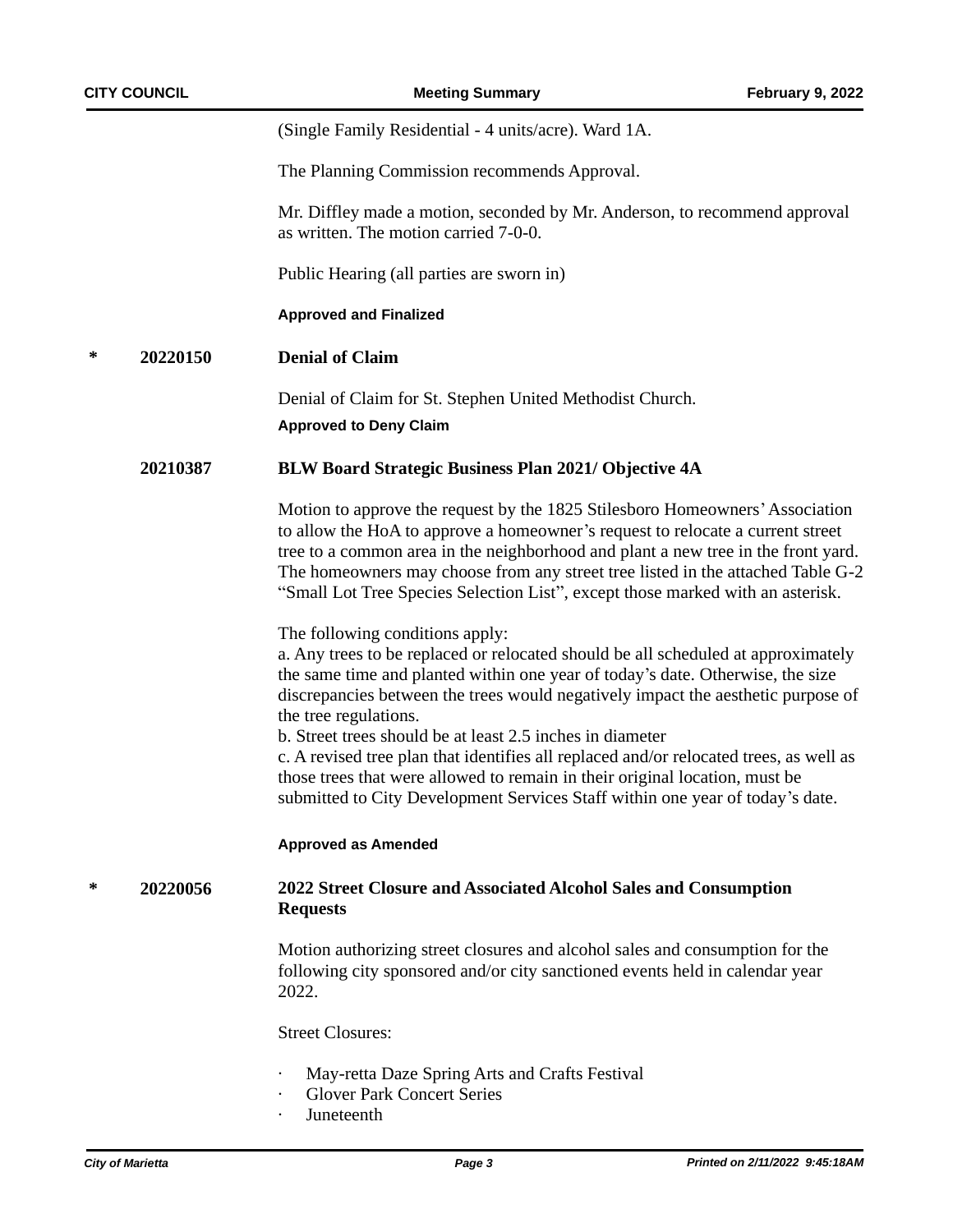- Fourth in the Park
- Art in the Park
- Marietta Reads
- · Marietta StreetFest
- **Chalktoberfest**
- · HarvestFest
- Taste of Marietta
- **MUST Ministries Gobble Jog**

## Alcohol Requests:

- Taste of Marietta
- Art in the Park
- **Chalktoberfest**

Council Member Goldstein discloses that he is a member of the Marietta Cobb Museum of Art.

Council Member Goldstein discloses that he is a member of the Board of Directors of the Marietta Visitor's Bureau by virtue of being appointed by the Marietta City Council.

Council Member Goldstein discloses that Paula Shea is a member of the Downtown Marietta Development Authority. Paula Shea is the aunt of Council Member Goldstein

Council Member Goldstein discloses that members of his family and/or entities owned by himself and/or members of his family own property in downtown Marietta.

## **Approved and Finalized**

## **\* 20220057 Extension of Agreements for Aviation Sports Complex**

Motion to authorize a four-year extension of the agreements between the City and the Marietta Development Authority and the Marietta Development Authority and 643DP Athletics, LLC per the existing contracts.

#### **Approved and Finalized**

**\* 20220084 The City Club, Marietta Fees**

Motion to increase existing fees and implement some new fee categories at The City Club, Marietta.

## **Approved and Finalized**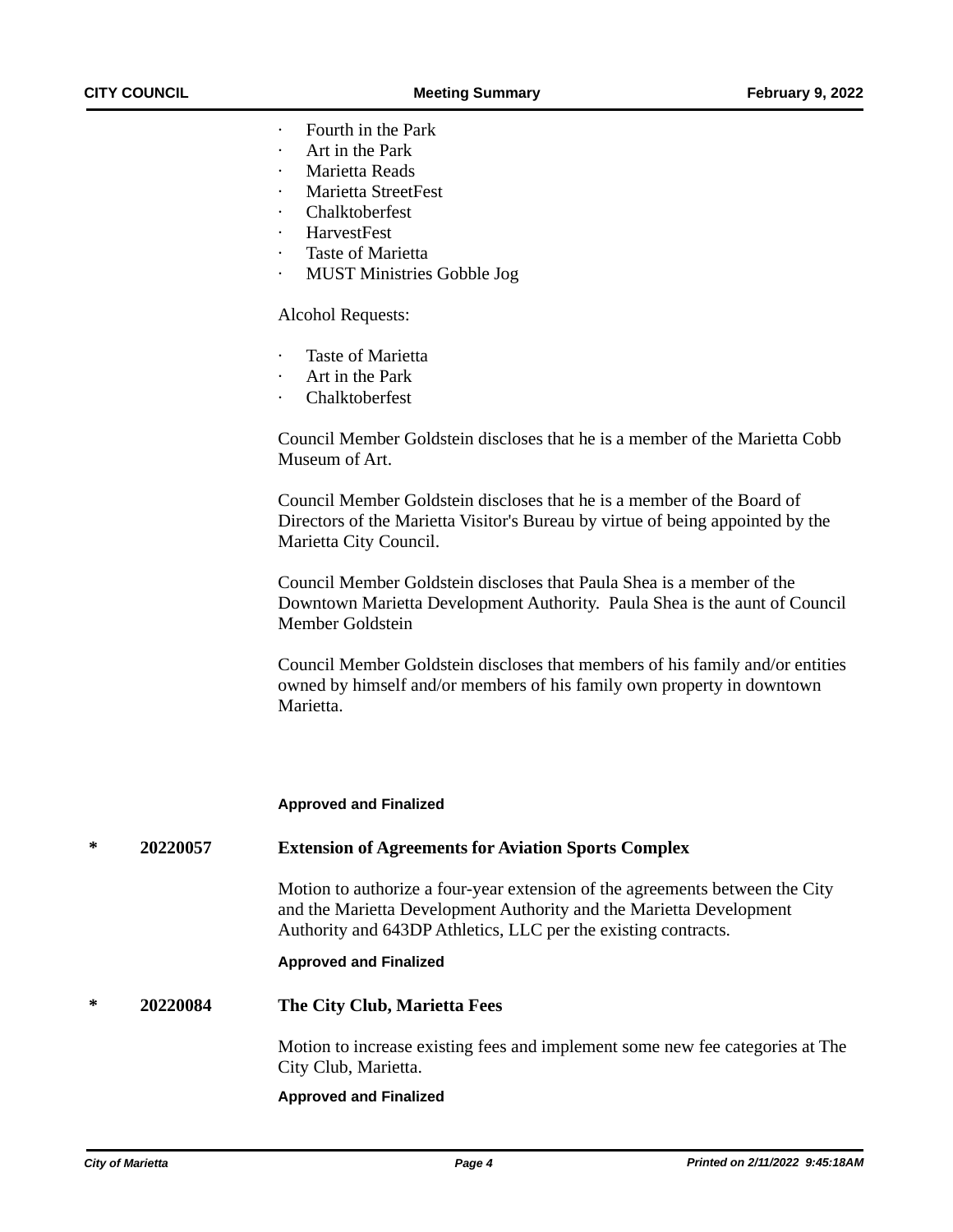|   | <b>CITY COUNCIL</b> | <b>Meeting Summary</b>                                                                                                                                                                 | <b>February 9, 2022</b> |
|---|---------------------|----------------------------------------------------------------------------------------------------------------------------------------------------------------------------------------|-------------------------|
| ∗ | 20220061            | <b>Nationwide 457(b) Deferred Compensation Agreement</b>                                                                                                                               |                         |
|   |                     | Motion to approve the amendment to extend the administrative services<br>agreement on the 457(b) deferred compensation plan with Nationwide through<br>January 12, 2026.               |                         |
|   |                     | <b>Approved and Finalized</b>                                                                                                                                                          |                         |
| ∗ | 20220078            | <b>2011 SPLOST Project Budget Reallocation</b>                                                                                                                                         |                         |
|   |                     | Motion to reallocate 2011 SPLOST Project Funds among previously approved<br>2011 SPLOST projects.                                                                                      |                         |
|   |                     | <b>Approved and Finalized</b>                                                                                                                                                          |                         |
| ∗ | 20220079            | <b>2016 SPLOST Project Budget Reallocation</b>                                                                                                                                         |                         |
|   |                     | Motion to reallocate 2016 SPLOST Project Funds among previously approved<br>2016 SPLOST projects.                                                                                      |                         |
|   |                     | <b>Approved and Finalized</b>                                                                                                                                                          |                         |
| ∗ | 20220080            | <b>Acceptance of a Donation of Right-of-Way</b>                                                                                                                                        |                         |
|   |                     | Motion authorizing Public Works to receive the donation of right-of-way located<br>at 249 Cobb Parkway South along Frey's Gin Road per the Quitclaim Deed from<br>Aldi Inc.            |                         |
|   |                     | <b>Approved and Finalized</b>                                                                                                                                                          |                         |
| ∗ | 20220082            | <b>Hedges Street Speed Study</b>                                                                                                                                                       |                         |
|   |                     | Motion authorizing Public Works to conduct the speed study of Hedges Street<br>from Powder Springs Street to Atlanta Street to determine if traffic calming<br>devices are needed.     |                         |
|   |                     | <b>Approved and Finalized</b>                                                                                                                                                          |                         |
| ∗ | 20220083            | <b>Chicopee Drive Speed Study</b>                                                                                                                                                      |                         |
|   |                     | Motion authorizing Public Works to conduct the speed study of Chicopee Drive<br>from Cherokee Street to Allgood Road to determine if additional traffic calming<br>devices are needed. |                         |
|   |                     | <b>Approved and Finalized</b>                                                                                                                                                          |                         |
| ∗ | 20220091            | <b>Iroquois Drive Speed Study</b>                                                                                                                                                      |                         |
|   |                     | Motion authorizing Public Works to conduct the speed study of Iroquois Drive<br>from Chicopee Drive to Sequoia Drive to determine if additional traffic calming<br>devices are needed. |                         |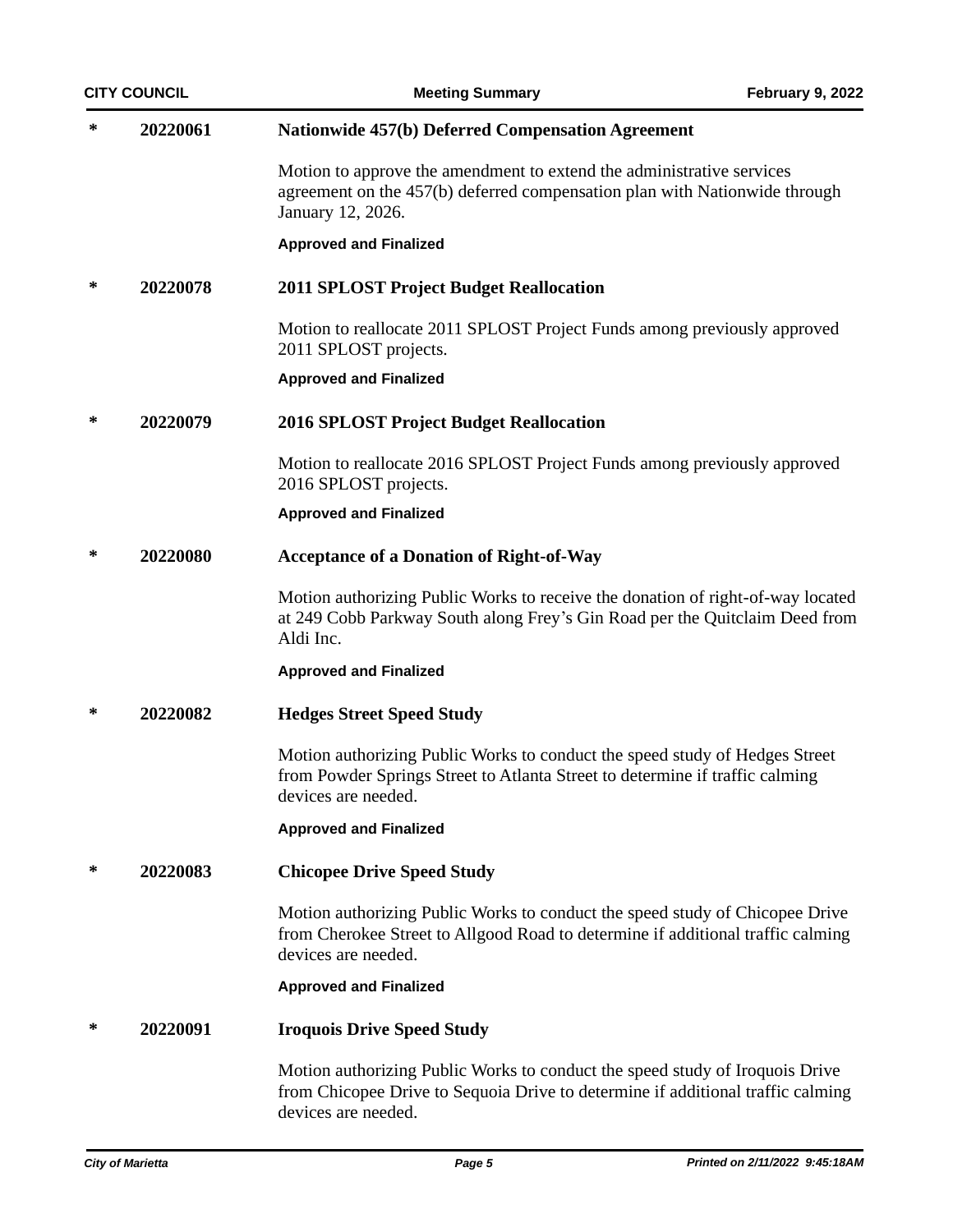## **Approved and Finalized**

| ∗ | 20220028 | <b>Annual Financial Audit Report FY2021</b>                                                                                                                                                                                                                                                                                                                                                                                                                                                                                                                                                                                                                                                                |
|---|----------|------------------------------------------------------------------------------------------------------------------------------------------------------------------------------------------------------------------------------------------------------------------------------------------------------------------------------------------------------------------------------------------------------------------------------------------------------------------------------------------------------------------------------------------------------------------------------------------------------------------------------------------------------------------------------------------------------------|
|   |          | Motion to receive and file the FY2021 Annual Financial Audit Report.<br><b>Approved and Finalized</b>                                                                                                                                                                                                                                                                                                                                                                                                                                                                                                                                                                                                      |
| ∗ | 20220153 | <b>Code Amendment - Section 712.08 Tree Protection and Landscaping</b>                                                                                                                                                                                                                                                                                                                                                                                                                                                                                                                                                                                                                                     |
|   |          | Motion to authorize staff to advertise proposed changes to the Tree Protection<br>and Landscaping Ordinance regarding acceptable tree species and street tree<br>requirements in small lot and townhome subdivisions.                                                                                                                                                                                                                                                                                                                                                                                                                                                                                      |
|   |          | <b>Approved and Finalized</b>                                                                                                                                                                                                                                                                                                                                                                                                                                                                                                                                                                                                                                                                              |
| ∗ | 20220156 | Rottenwood Creek Trail Phase I Project Life University, Inc.                                                                                                                                                                                                                                                                                                                                                                                                                                                                                                                                                                                                                                               |
|   |          | Motion authorizing acquisition of easements at 1135, 1415, 1100, 1266 & 1450<br>Barclay Circle from Life University, Inc. for the purpose of constructing the<br>Rottenwood Creek Trail Phase I Project in exchange for \$504,000.00                                                                                                                                                                                                                                                                                                                                                                                                                                                                       |
|   |          | <b>Approved and Finalized</b>                                                                                                                                                                                                                                                                                                                                                                                                                                                                                                                                                                                                                                                                              |
| ∗ | 20220157 | <b>Rottenwood Creek Trail Phase I Project</b><br>Board of Regents of the University System of Georgia                                                                                                                                                                                                                                                                                                                                                                                                                                                                                                                                                                                                      |
|   |          | Motion authorizing acquisition of easements at 86 South Cobb Drive (Hudson<br>Road) and 1100 S Marietta Parkway from the Board of Regents of the University<br>System of Georgia, for the purpose of constructing the Rottenwood Creek Trail<br>Phase I Project in exchange for \$373,900.00.                                                                                                                                                                                                                                                                                                                                                                                                              |
|   |          | <b>Approved and Finalized</b>                                                                                                                                                                                                                                                                                                                                                                                                                                                                                                                                                                                                                                                                              |
| ∗ | 20220158 | 950 Cobb Parkway S                                                                                                                                                                                                                                                                                                                                                                                                                                                                                                                                                                                                                                                                                         |
|   |          | Motion to authorize the acquisition of property owned by Freeport Title $\&$<br>Guaranty, Inc. as Trustee of the 950 Cobb Parkway Land Trust on behalf of the<br>City of Marietta by means of eminent domain. A description of the interest to be<br>acquired is attached hereto and incorporated herein by reference, including the<br>legal description of the property and a survey of such property. The city attorney<br>is hereby authorized and directed to take any and all action necessary to acquire<br>such property by virtue of eminent domain, including the right to file any appeals<br>in such case. The Order Authorizing Condemnation attached is incorporated<br>herein by reference. |

## **Approved and Finalized**

**\* 20220159** 975 Cobb Parkway S